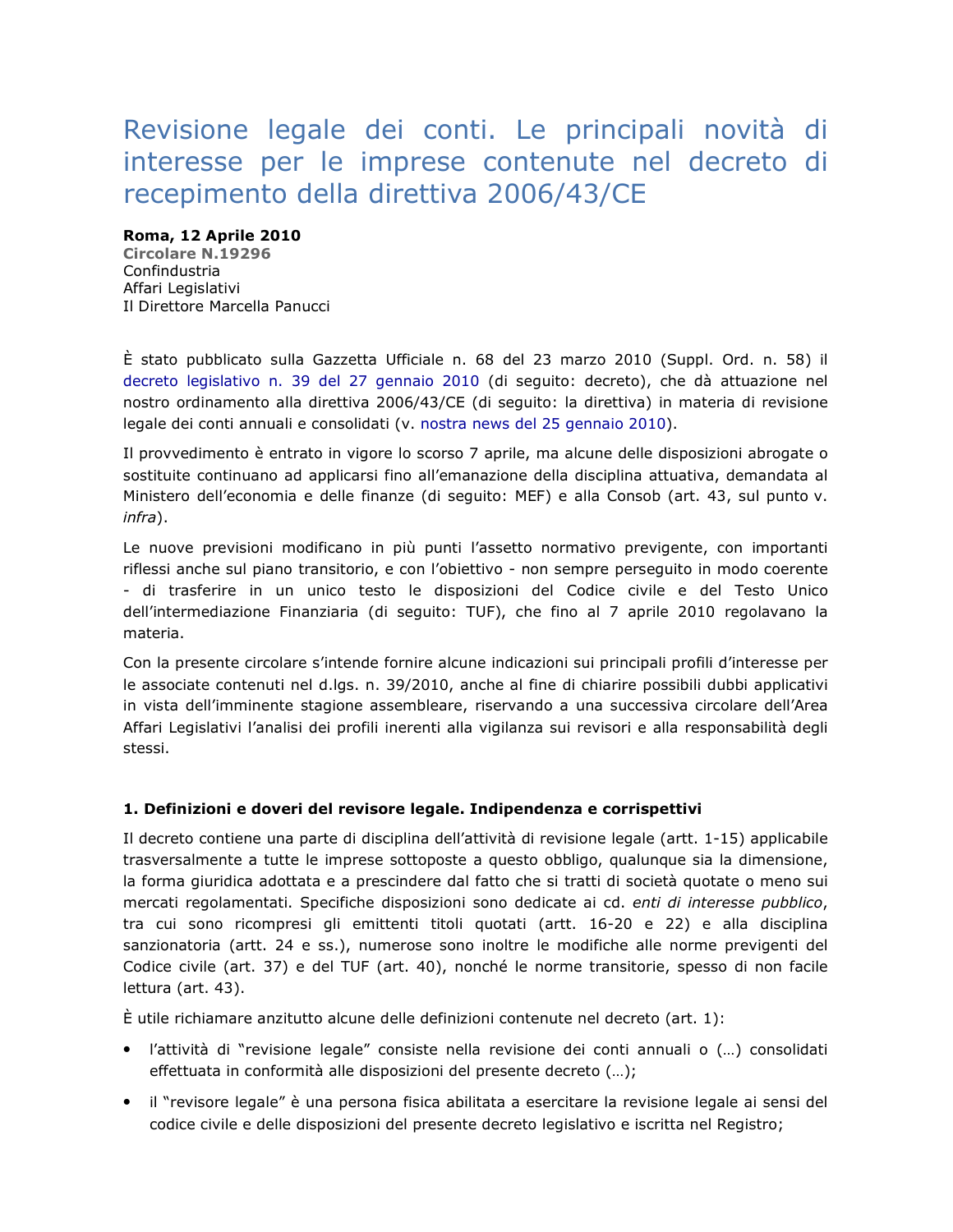- · la "società di revisione legale" è una società abilitata a esercitare la revisione legale ai sensi delle disposizioni del presente decreto legislativo e iscritta nel Registro;
- "il revisore del gruppo" è il revisore legale o la società di revisione legale incaricati della revisione legale dei conti consolidati.

L'attuazione della direttiva fa quindi venir meno la terminologia adottata dal Codice civile (a partire dalla riforma del diritto societario) per descrivere l'attività del revisore o della società di revisione: non più controllo contabile, ma revisione legale dei conti.

Vengono poi disciplinati i requisiti che i revisori persone fisiche o le società di revisione debbono possedere per l'iscrizione nel Registro dei revisori (artt. 2 e ss.), presupposto per l'esercizio della professione, nonché i doveri dei soggetti abilitati (artt. 9 e 10). Questi ultimi sono tenuti infatti al rispetto dei principi di deontologia professionale (la direttiva vi fa rientrare l'interesse pubblico della funzione, l'integrità, l'obiettività, la competenza e la diligenza), di riservatezza e segreto elaborati dagli ordini professionali e approvati dal MEF, di concerto con il Ministero della Giustizia e la Consob. Inoltre, si prevede che il revisore legale e la società di revisione debbano essere indipendenti dalla società che conferisce l'incarico e non coinvolti in alcun modo nel suo processo decisionale. Questa norma di carattere generale, contenuta al co. 1 dell'art. 10, viene poi meglio specificata nei commi successivi, le cui previsioni vanno, a loro volta, integrate con quelle "speciali" che l'art. 17 dedica agli enti di interesse pubblico.

In particolare, l'art. 10, co. 2, precisa cosa debba intendersi per indipendenza e mancato coinvolgimento nel processo decisionale, facendo riferimento alla sussistenza di relazioni finanziarie, d'affari, di lavoro o di altro genere, comprese quelle derivanti dalla prestazione di servizi diversi dalla revisione contabile tra il revisore legale (o la società di revisione) e la società che conferisce l'incarico, da cui un terzo informato, obiettivo e ragionevole sarebbe indotto a considerare compromessa l'indipendenza. In presenza di tali relazioni, pertanto, il soggetto incaricato non potrà effettuare la revisione legale e ciò anche guando il rapporto "a rischio" sussista non direttamente con il revisore legale, ma con un'entità appartenente alla sua rete.

La definizione del concetto e dell'estensione della rete sono rimessi a un futuro regolamento MEF-Consob (co. 13), mentre per quanto attiene all'indipendenza dei revisori le indicazioni contenute nell'art. 10 andranno coordinate/integrate con i principi individuati dagli ordini professionali (e poi approvati dal MEF, sentita la Consob), ovvero, in mancanza di un intervento degli ordini, emanati da MEF e Consob (co. 12). Per gli incarichi negli enti di interesse pubblico, inoltre, la Consob stabilirà direttamente con regolamento le situazioni che possono compromettere l'indipendenza del revisore legale (art. 17, co. 2).

Quest'ultimo aspetto è stato in realtà già disciplinato dalla Consob nel 2007 per le società quotate (v. art. 149-bis e ss. Regolamento Emittenti, di seguito: RE), a seguito delle novità apportate dalla riforma del risparmio alla disciplina della revisione contabile in queste società (sul punto v. nostra Circolare n. 18869 del 18 maggio 2007). All'epoca delle modifiche al RE la Consob si era già uniformata ai contenuti della direttiva (che è del 2006), delineando anche il concetto di rete delle società di revisione, per cui non è agevole comprendere le ragioni per cui il legislatore abbia delegato nuovamente la Commissione a regolamentare tali profili.

Si sottolinea, peraltro, che le previsioni in materia di indipendenza contenute nell'art. 10 del decreto interessano qualunque tipologia di società soggetta all'obbligo di revisione legale. Occorre valutare quindi la norma di cui al co. 2 rispetto alle cause di ineleggibilità dei soggetti incaricati del controllo contabile ex art. 2409-quinquies c.c. (abrogato dal decreto), che rinvia alle analoghe condizioni previste per i sindaci dall'art. 2399 c.c. Se ne desume che la nuova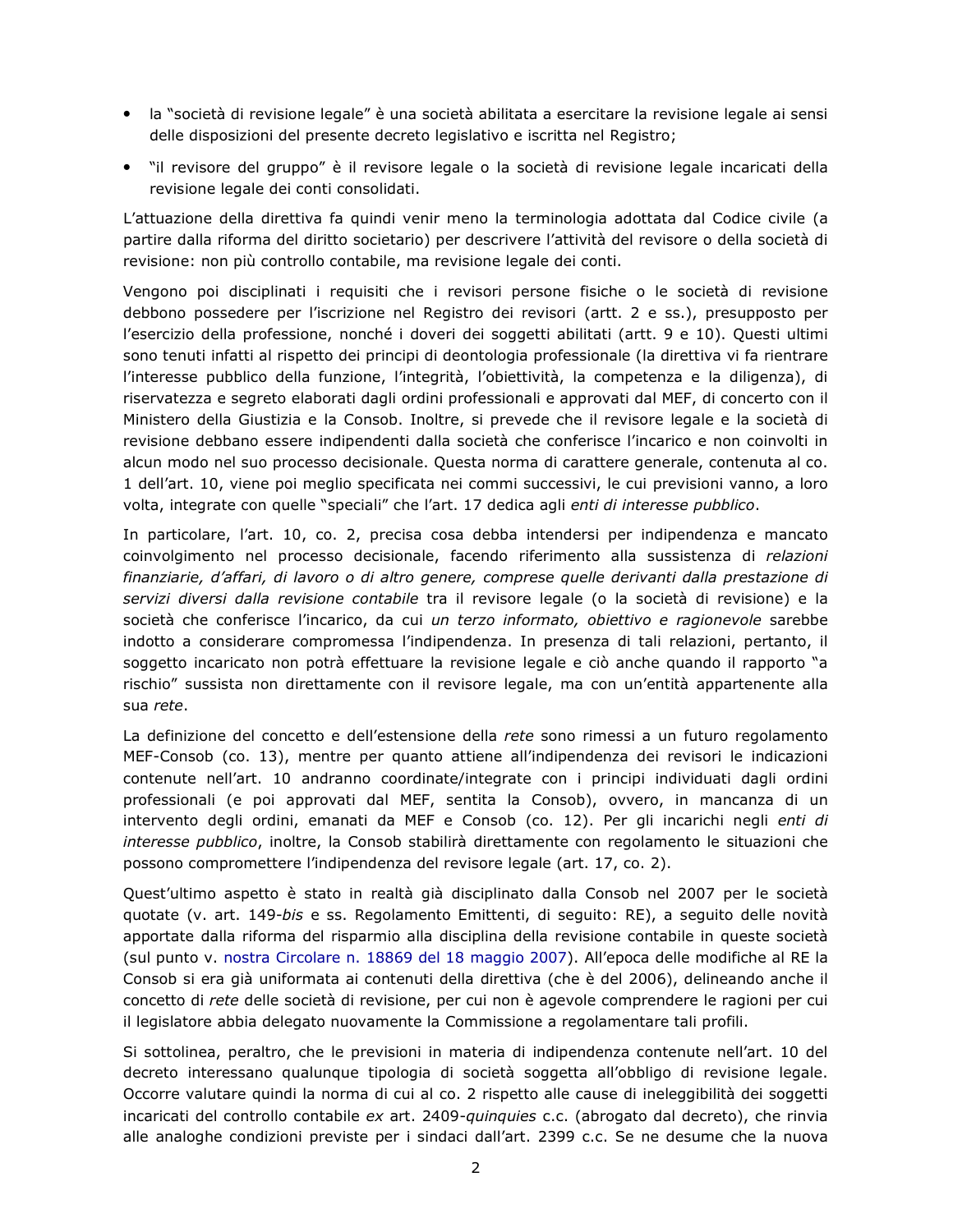disposizione non presenta sostanziali differenze rispetto all'art. 2399, co. 1, lett. c), c.c. (che fa riferimento a rapporti di lavoro, consulenza, prestazione d'opera o ad altri rapporti di natura patrimoniale in grado di minare l'indipendenza). Non è più prevista, invece, la facoltà per le società di prevedere in statuto ulteriori cause di ineleggibilità o incompatibilità (art. 2409quinquies, co. 2, c.c.), così come non vengono espressamente richiamati i legami familiari art. 2399, co. 1, lett. b), c.c. - con gli amministratori della società sottoposta a revisione legale e con le società del gruppo cui questa appartiene (a meno di non ritenere che tali situazioni vadano ricomprese nel riferimento alle relazioni di altro genere). A fronte di ciò, vi è però il già menzionato rinvio ai principi che verranno individuati dagli ordini professionali (e, in mancanza, da MEF-Consob), che, è lecito ritenere, riguarderanno anche le incompatibilità espressamente disciplinate dal Codice civile e non richiamate dal decreto.

L'art. 10 individua anche i criteri per la determinazione del corrispettivo per l'incarico di revisione legale (co. 9, 10 e 11), in linea con quanto già previsto dall'art. 145-bis del RE (modificato nel 2007 secondo principi già conformi alla direttiva). Il corrispettivo non può essere subordinato ad alcuna condizione, né stabilito in funzione dei risultati della revisione, né tantomeno dipendere da eventuali servizi aggiuntivi prestati dal revisore legale, o da un'entità che appartiene alla sua rete, alla società che conferisce l'incarico. L'obiettivo deve essere di garantire *qualità e affidabilità* dei lavori e, a tal fine, i soggetti incaricati della revisione determinano le risorse da impiegare sulla base di specifici criteri, tra cui la dimensione e rischiosità delle principali grandezze patrimoniali, economiche e finanziarie del bilancio, la preparazione tecnica e l'esperienza che il lavoro richiede. Si precisa, inoltre, che anche la retribuzione dei dipendenti delle società di revisione che partecipano alle attività non può essere stabilita in funzione degli esiti delle revisioni da essi compiute (co. 11). I criteri così individuati sono validi per tutti gli incarichi di revisione legale, anche in società non quotate, e immediatamente applicabili.

Sempre in tema di corrispettivi, va evidenziata l'integrazione al contenuto della nota integrativa al bilancio introdotta dal decreto (art. 37, co. 16): la nuova lett. 16-bis) dell'art. 2427 c.c. comporta infatti la necessità di indicarvi l'importo totale dei corrispettivi spettanti al revisore legale o alla società di revisione, nonché i corrispettivi di competenza corrisposti per gli altri servizi di verifica, di consulenza fiscale e per servizi diversi dalla revisione legale. La previsione è di portata generale e applicabile già ai bilanci che verranno approvati a partire dal 7 aprile. Allo scopo di evitare eccessive complicazioni operative, derivanti dalla mancanza di un'adeguata disciplina transitoria sul punto e dalla conseguente difficoltà di adempiere a questo nuovo obbligo, è lecito ritenere in via interpretativa che la norma sia applicabile alle sole assemblee di bilancio convocate dopo il 7 aprile 2010. Peraltro, tale lettura consentirebbe un migliore coordinamento con l'art. 2429, co. 3, c.c., che impone il deposito del progetto di bilancio e delle relazioni accompagnatorie presso la sede sociale nei 15 giorni che precedono l'assemblea. Non è chiaro il rapporto tra il nuovo obbligo in questione e quanto attualmente previsto dall'art. 149-duodecies RE, tuttavia, anche in considerazione del fatto che le informazioni richieste da quest'ultima norma sono più ampie di quelle da inserire in nota integrativa (poiché includono anche i corrispettivi riconosciuti alle entità appartenenti alla rete), si ritiene che la pubblicazione del prospetto richiesto dal RE consenta agli emittenti di essere compliant anche rispetto ai "nuovi" obblighi informativi.

In conclusione di queste prime considerazioni sui profili di indipendenza, si evidenzia che il requisito del mancato coinvolgimento nel processo decisionale della società sottoposta a revisione legale non può - né deve - essere inteso come un ostacolo alla scelta di affidare questo compito al collegio sindacale, laddove possibile alla luce della disciplina generale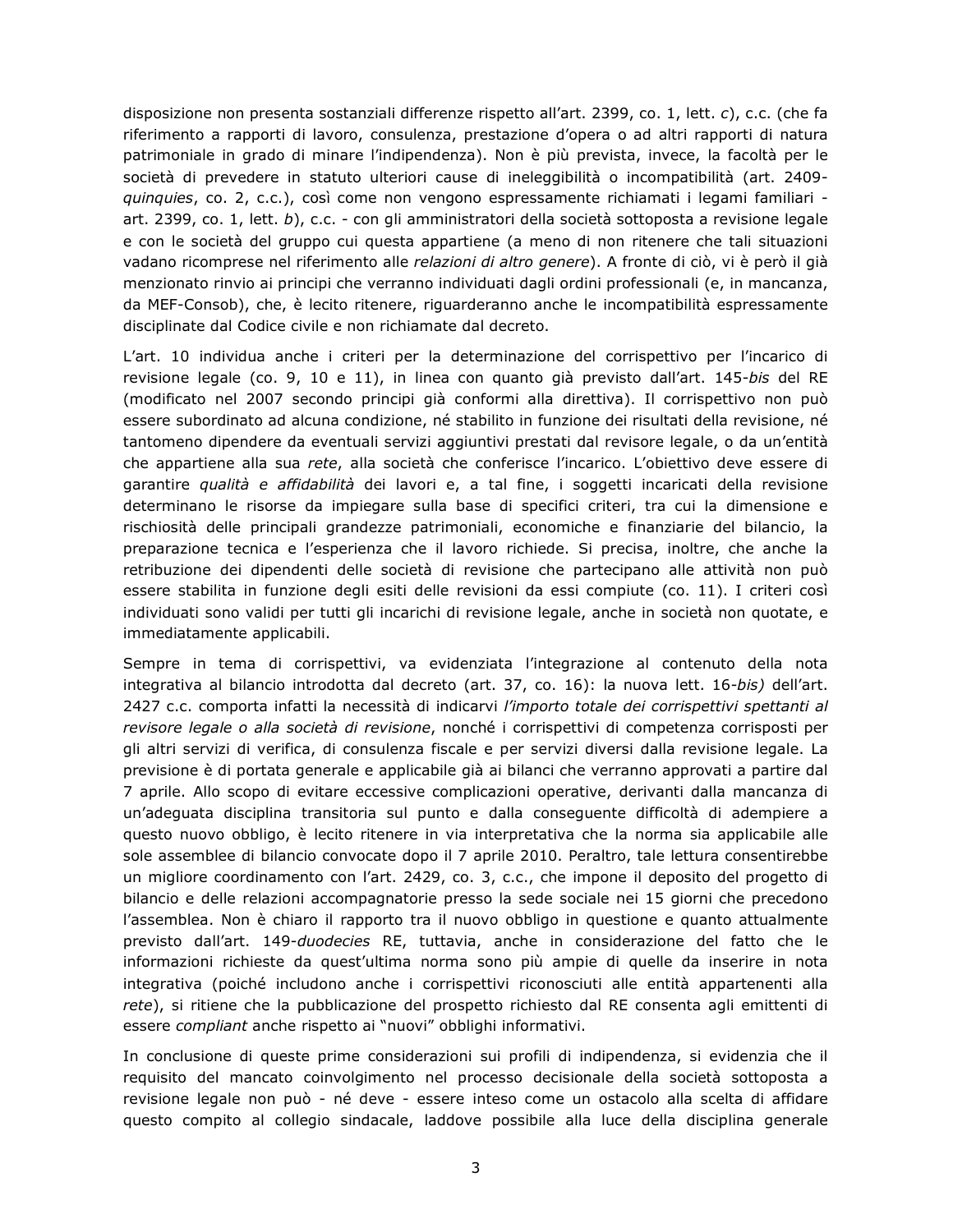civilistica. Infatti, specie a seguito della riforma del diritto societario, il sistema di ripartizione dei compiti tra i diversi organi sociali si caratterizza per l'attribuzione in via esclusiva agli amministratori del compito di gestire la società e di compiere tutte le operazioni necessarie per attuare l'oggetto sociale (art. 2380-bis, c.c.).

Per questa ragione, il decreto conferma la possibilità per le SpA non quotate (rectius: diverse dagli enti di interesse pubblico) e non tenute a redigere il bilancio consolidato di optare per una soluzione interna, che consiste nella facoltà statutaria di attribuire le funzioni - non più di controllo contabile, ma - di revisione legale dei conti al collegio sindacale che, in questi casi, è costituito da revisori iscritti nell'apposito Registro (art. 2409-bis, c.c., modificato dall'art. 37, co. 8, del decreto). Allo stesso modo, nelle Srl obbligate a nominare il collegio sindacale (sul punto, v. infra) questo organo effettua anche la revisione legale, con la differenza rispetto alle SpA che tale compito gli è attribuito di *default*, per cui sarà necessaria un'apposita disposizione dell'atto costitutivo solo qualora si intenda individuare un revisore esterno (art. 2477 c.c., modificato dall'art. 37, co. 26 del decreto).

Il decreto ribadisce inoltre che per le SpA (anche non quotate) che abbiano adottato i modelli alternativi di *governance* (dualistico e monistico) la revisione legale deve essere affidata a un soggetto esterno e non all'organo di controllo interno (v. artt. 2409-quinquiesdecies e 2409noviesdecies, come modificati dall'art. 37, co. 12 e 15 del decreto).

Sul piano operativo, pertanto, per i profili appena esaminati non vi sono sostanziali novità per le SpA e le Srl che abbiano optato per una soluzione interna, per cui non saranno necessarie modifiche statutarie in occasione delle prossime assemblee. Una correzione sul piano meramente formale degli statuti, diretta a sostituire i riferimenti al controllo contabile con quelli alla revisione legale dei conti, potrà essere deliberata alla prima occasione utile.

## 2. Conferimento, revoca e dimissioni dall'incarico. Risoluzione del contratto

Significative sono le novità introdotte in materia di conferimento dell'incarico di revisione legale. Nella disciplina previgente si riscontrava una sostanziale differenza nella procedura che porta alla designazione, a seconda che la società che conferiva l'incarico fosse o meno quotata, fermo restando il dato comune consistente nella nomina da parte dell'assemblea. Nel primo caso, infatti, si procedeva su proposta motivata dell'organo di controllo interno (art. 159, co. 1, TUF, sostituito dal decreto), mentre nel secondo caso la proposta rientrava nei compiti dell'organo di amministrazione, pur essendo previsto un intervento del collegio sindacale sotto forma di parere preventivo (art. 2409-quater c.c., ora abrogato).

L'art. 13, co. 1, del decreto generalizza la procedura di nomina precedentemente prevista per le sole società quotate, prevedendo che l'assemblea conferisca l'incarico di revisione legale, determinandone anche il corrispettivo e gli eventuali criteri per il suo adeguamento, su proposta motivata dell'organo di controllo interno.

Questa procedura diviene pertanto applicabile anche alle SpA non quotate che siano tenute a nominare un revisore esterno (o società di revisione), in quanto redigono il bilancio consolidato, in forza di specifiche disposizioni di legge, ovvero laddove non abbiano esercitato la facoltà di attribuire i compiti di controllo contabile (ora revisione legale) al collegio sindacale (analoghe considerazioni valgono per le Srl i cui statuti impongano il revisore esterno). Il problema non si pone, com'è ovvio, per quelle società che abbiano optato per la soluzione interna (collegio sindacale), anche perché una procedura di nomina incentrata su una proposta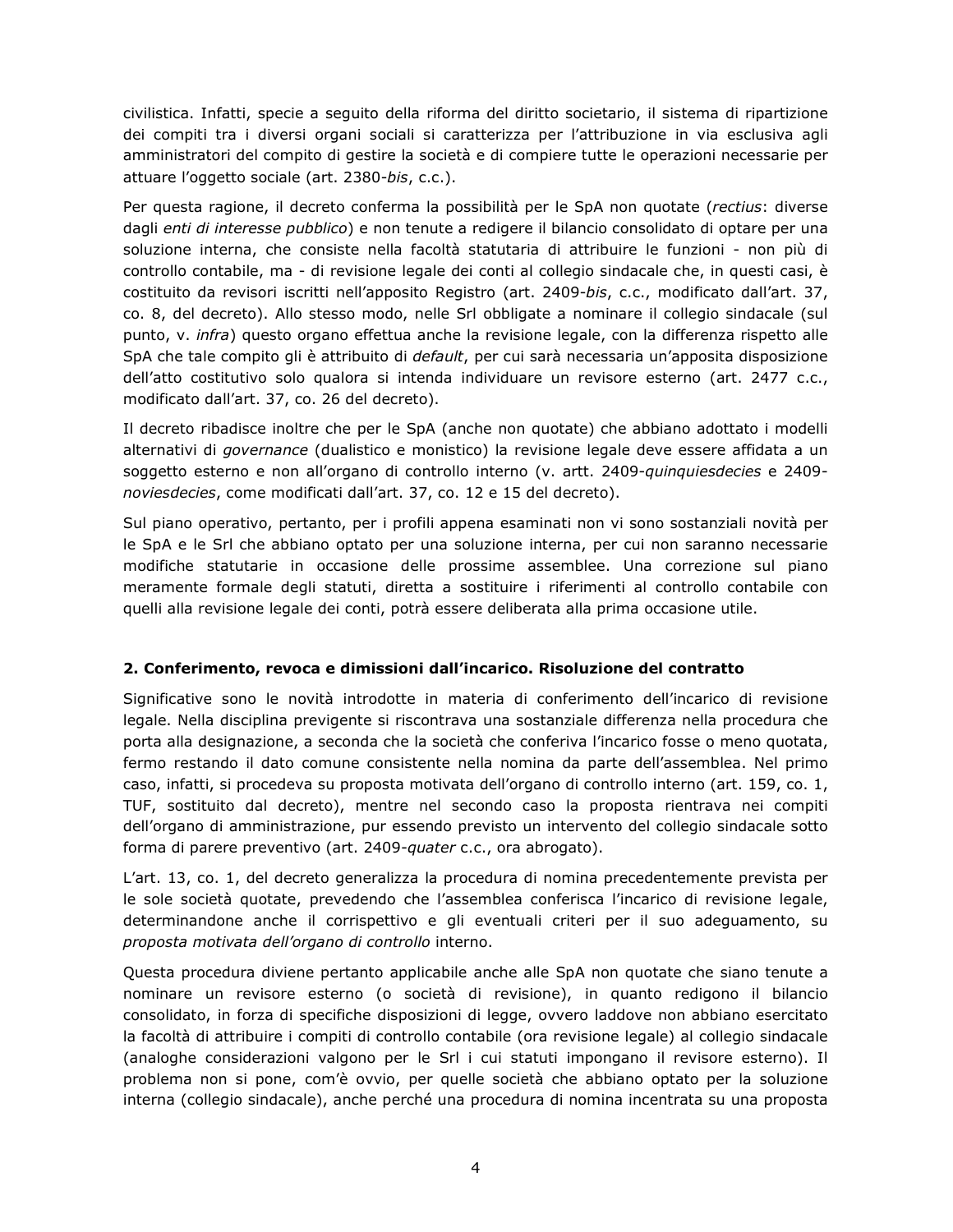motivata dell'organo di controllo interno è evidentemente incompatibile con un incarico di revisione affidato allo stesso organo di controllo.

Sul piano operativo, occorre anzitutto verificare l'impatto dell'intervento appena descritto sugli incarichi già conferiti e in corso di esecuzione.

Al riguardo, si segnala che l'art. 43, co. 6, regola il regime transitorio per i mandati attribuiti a un revisore esterno nelle SpA non quotate, stabilendo che gli incarichi già conferiti ai sensi dell'art. 2409-quater c.c. alla data di entrata in vigore del decreto proseguono fino alla prima scadenza del mandato successiva all'emanazione dei regolamenti MEF attuativi del decreto. In altre parole, gli incarichi in corso d'esecuzione possono essere portati a naturale scadenza e le modifiche intervenute nella procedura di nomina non interferiscono sulla validità ed efficacia degli stessi.

Non si ravvisa, invece, una disposizione analoga per gli incarichi già conferiti in società quotate (enti di interesse pubblico) e in corso di esecuzione. Ciò è da ricondurre al fatto che le disposizioni del decreto in materia di conferimento dell'incarico di revisione legale non innovano la precedente disciplina contenuta all'art. 159, co. 1, TUF, per quanto attiene agli aspetti di natura procedurale (decisione assembleare su proposta motivata dell'organo di controllo). A ciò si aggiunga che l'art. 17 del decreto, nel disciplinare gli specifici requisiti di indipendenza dei revisori degli enti di interesse pubblico, conferma anche i termini di durata dell'incarico in precedenza fissati dal TUF (art. 159, co. 4, ora abrogato), vale a dire 9 esercizi - che diventano 7 qualora si tratti di revisore legale e non di società di revisione - con la connessa impossibilità di rinnovarlo o conferirlo nuovamente allo stesso soggetto se non siano decorsi almeno 3 esercizi dalla cessazione del precedente incarico.

Pertanto, pur in assenza di un'espressa previsione di legge, l'entrata in vigore del decreto non ha riflessi sugli incarichi in corso nelle SpA quotate. Analoghe considerazioni valgono per le società controllate, controllanti e sottoposte a comune controllo con le SpA quotate. Al riguardo, infatti, pur essendo stati abrogati gli artt. 165 e 165-bis TUF (che estendeva a queste società la disciplina applicabile alla quotata), viene in rilievo la norma transitoria contenuta all'art. 43, co. 2, secondo periodo, del decreto. Quest'ultima disposizione prevede espressamente che, fino all'entrata in vigore dei regolamenti Consob relativi alle società del gruppo di un ente di interesse pubblico, *il conferimento e la durata degli incarichi di revisione* in queste società continuano a essere disciplinati dalle attuali norme del TUF.

Un ulteriore profilo da valutare riguarda quelle società non quotate che debbano provvedere, nel corso delle prossime assemblee, a rinnovare l'incarico a un revisore esterno. Ciò vale anche nei casi di società controllate o "sorelle" di una SpA quotata che non abbiano optato per la soluzione interna, pur rientrando nei criteri di esenzione previsti dal RE (società che non rivestendo significativa rilevanza ai fini del consolidamento ex artt. 151 e 151-bis), che determinano l'esclusione dall'applicazione delle norme del TUF. In tutti questi casi, infatti, l'art. 13, co. 1, del decreto è già operativo a partire dal 7 aprile 2010, per cui qualora si debba nominare un revisore esterno nelle assemblee successive a questa data, non sarà possibile procedervi con le modalità seguite finora, vale a dire su proposta dell'organo di amministrazione sentito il collegio sindacale, bensì occorrerà una proposta motivata dell'organo di controllo. Sarà pertanto quest'ultimo a dover assumere l'iniziativa di sottoporre all'assemblea dei soci una proposta di designazione del revisore esterno, indicando anche il corrispettivo e le eventuali modalità di adequamento dello stesso.

Sono evidenti le difficoltà applicative che conseguono all'immediata efficacia di questa norma e alla mancanza di un adeguato periodo transitorio, che avrebbe consentito di superare la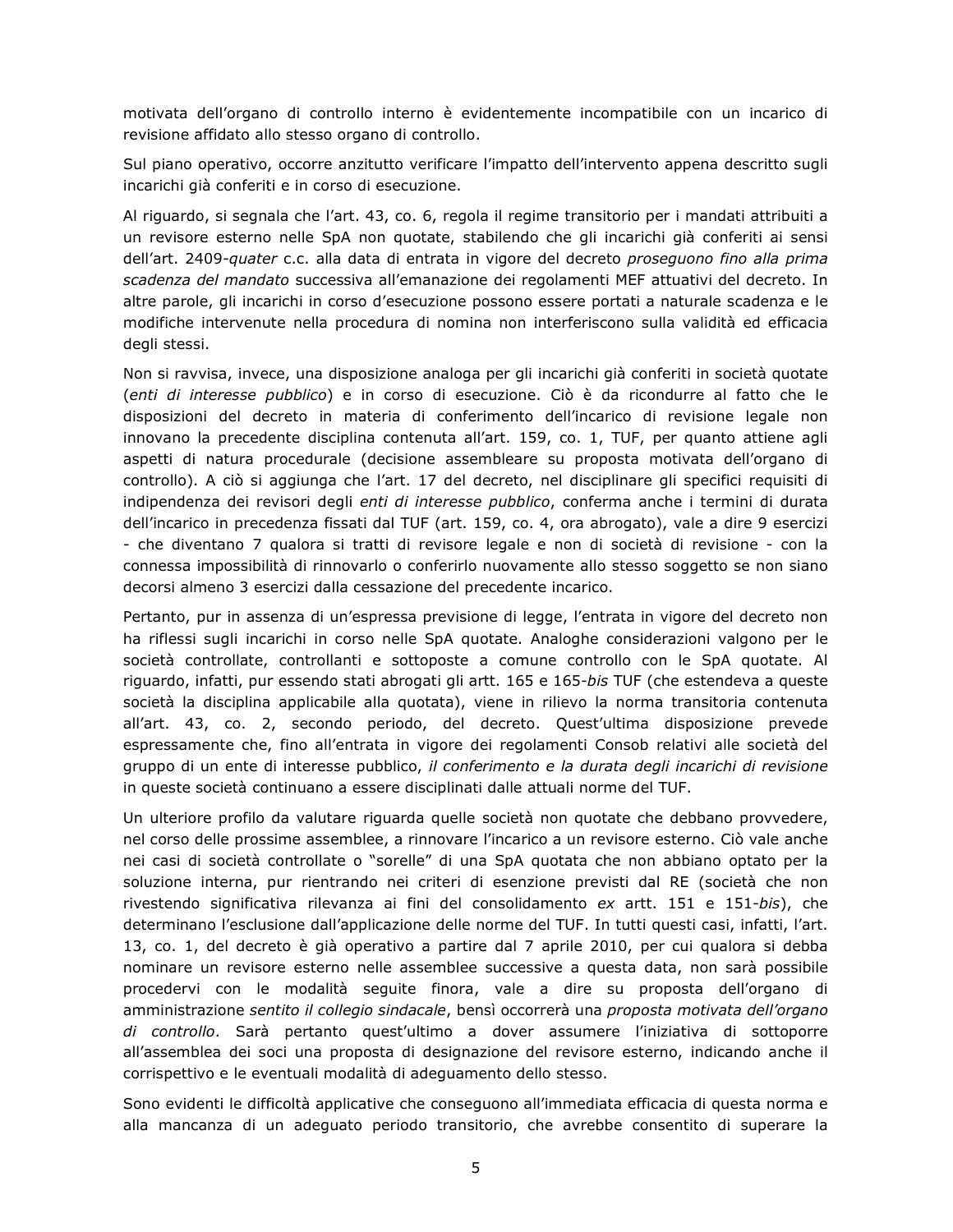stagione assembleare 2010, che cade contestualmente alla pubblicazione in Gazzetta Ufficiale e alla successiva vacatio legis del decreto. Nella maggior parte dei casi, infatti, le procedure che porteranno al conferimento - o al rinnovo - dell'incarico di revisione saranno state già avviate da parte degli amministratori, in linea con quanto previsto dalle norme del Codice civile vigenti prima del 7 aprile.

Tuttavia, formalmente sarà l'organo di controllo a formulare la proposta da sottoporre all'assemblea, cui spetta il compito di adottare la delibera di nomina del revisore, motivando in ordine all'adequatezza del soggetto prescelto, anche in termini di struttura organizzativa e di indipendenza, nonché in merito alla congruità del corrispettivo concordato. Nei casi in cui ciò non sia possibile per ragioni di ordine pratico-applicativo, è opportuno che i sindaci (rectius: i componenti dell'organo di controllo interno), a seguito delle necessarie verifiche, coerenti con i doveri ad essi imposti dalla legge, manifestino, anche nel corso della riunione assembleare, condivisione sul merito della proposta formulata dagli amministratori, sull'idoneità del revisore ad espletare il proprio compito e sulla congruità del corrispettivo, indicando le ragioni per cui non sia stato possibile adeguare la procedura di nomina in tempo utile per l'assemblea. A tale ultimo riguardo, potrebbe risultare opportuno richiamare la successione di norme nel tempo verificatasi in coincidenza con la preparazione dei lavori assembleari. È questa circostanza che potrebbe giustificare un'applicazione di tal genere della nuova disciplina, ispirata a un criterio di continuità operativa, di ragionevolezza e di allineamento sostanziale alla sua ratio.

Negli enti di interesse pubblico, inoltre, si prevede l'obbligo, in caso di mancata nomina del revisore, di informare la Consob, motivando le ragioni del ritardo nell'affidamento dell'incarico (v. art. 40, co. 17, che sostituisce l'art. 159, co. 1, TUF). Non è più espressamente previsto, invece, il potere della Consob di provvedere d'ufficio al conferimento dell'incarico in casi del genere.

In merito alla durata dell'incarico, come anticipato, l'art. 17 prevede una disciplina speciale per gli enti di interesse pubblico. La disciplina generale applicabile in tutti gli altri casi, ai sensi dell'art. 13, co. 2, stabilisce una durata del mandato di tre esercizi con scadenza alla data dell'assemblea convocata per approvare il bilancio relativo al terzo esercizio. Viene così confermata la disciplina contenuta nell'art. 2409-quater, co. 2, c.c. (ora abrogato).

La revoca dell'incarico (art. 13, co. 3) è deliberata dall'assemblea sentito l'organo di controllo, quando ricorra una giusta causa. La procedura prevista per le società non quotate dall'art. 2409-quater viene così estesa anche agli enti di interesse pubblico, per i quali non è più prevista la proposta motivata dell'organo di controllo - anche - per la revoca dell'incarico e a differenza di quanto previsto per la nomina. Contestualmente alla revoca, l'assemblea deve provvedere a conferire un nuovo incarico a un altro revisore legale (o società di revisione) su proposta motivata dell'organo di controllo. Si precisa, riprendendo il contenuto dell'art. 159, co. 2, TUF (ora abrogato), che non costituisce giusta causa di revoca la divergenza di opinioni su questioni di merito della revisione legale, quali un trattamento contabile o procedure di revisione. Il MEF e la Consob (quest'ultima per gli enti di interesse pubblico) possono provvedere d'ufficio alla revoca dell'incarico quando accertino gravi irregolarità nello svolgimento dell'incarico (artt. 24 e 26).

Viene poi introdotta la possibilità per il revisore legale (o la società di revisione) di dimettersi dall'incarico (art. 13, co. 4), salvo il risarcimento dell'eventuale danno cagionato in questo modo alla società sottoposta a revisione. Tale facoltà potrà però essere esercitata nei casi e con le modalità definite con regolamento MEF-Consob. Allo stesso modo, verranno individuate le ipotesi di risoluzione consensuale o per giusta causa del contratto con cui è stato conferito l'incarico. In particolare, la risoluzione per giusta causa dovrebbe consentire di porre termine al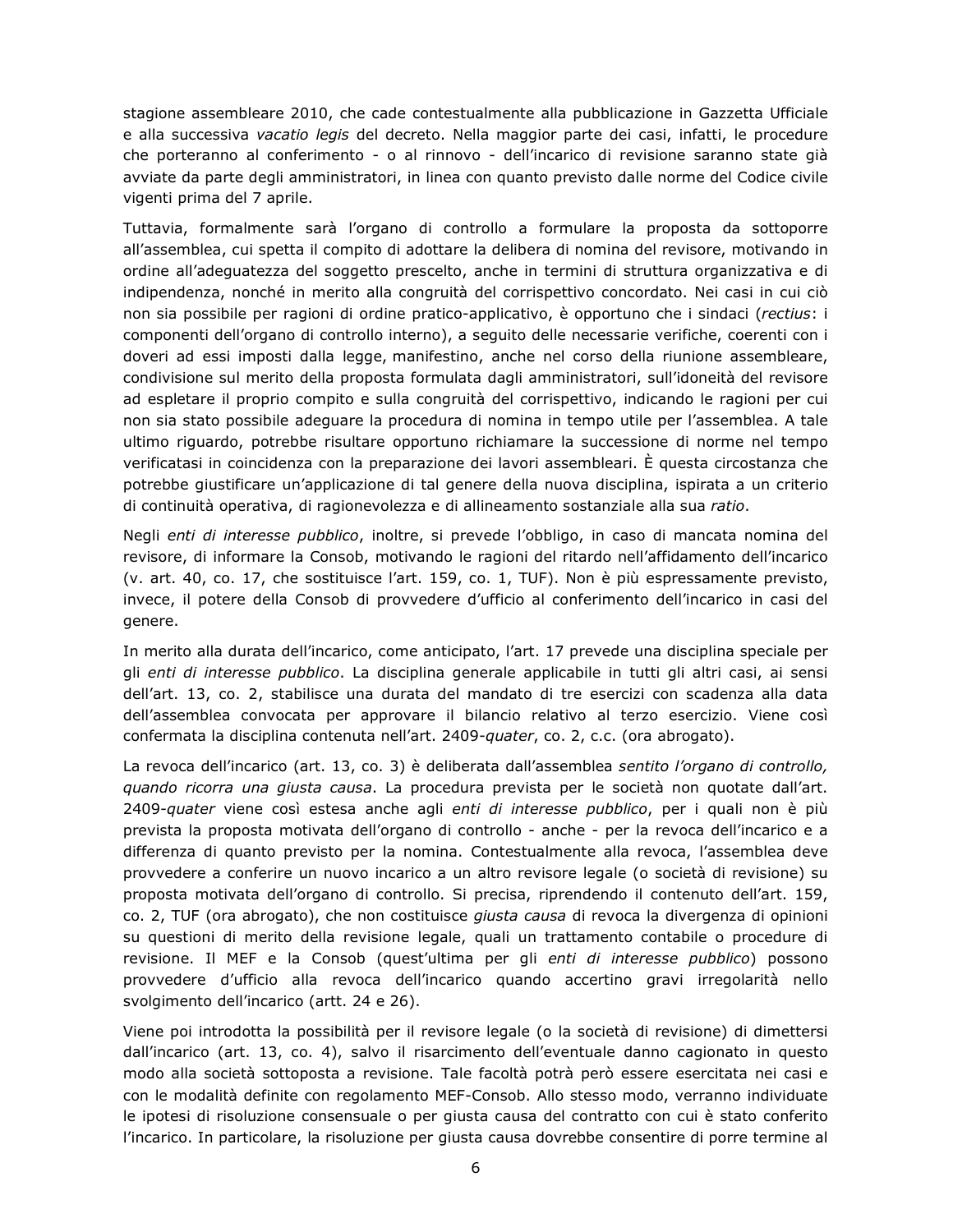rapporto pur in assenza di una deliberazione assembleare, in quanto la predeterminazione ministeriale dei casi e delle modalità prefigura un potere esercitabile anche da parte degli amministratori. In tutti questi casi dovrà essere comunque garantita adequata continuità nello svolgimento delle funzioni di revisione legale, poiché queste continueranno a essere esercitate dal soggetto "in uscita" fino a quando la delibera di conferimento di un nuovo incarico non sia divenuta efficace (co. 6), ma non oltre il termine di 6 mesi dalle dimissioni o dalla risoluzione del contratto.

È previsto un onere di tempestiva informazione diretta al MEF e, per gli enti di interesse pubblico, alla Consob, sia da parte della società sottoposta a revisione sia da parte del revisore legale, nei casi di revoca, dimissioni e risoluzione del contratto, cui andranno allegate adeguate spiegazioni in ordine alle ragioni che hanno provocato l'interruzione del rapporto. La norma richiama il contenuto del precedente art. 159, co. 5, TUF (ora abrogato), ma non è più previsto espressamente il potere della Consob di vietare l'esecuzione della delibera di revoca qualora rilevi la mancanza di una giusta causa.

## 3. Relazione di revisione e giudizio sul bilancio

La disciplina relativa alle modalità di esercizio dell'attività di revisione legale non ha subito sostanziali modifiche. L'art. 14 del decreto riprende in larga parte il contenuto degli artt. 155 e 156 TUF (le corrispondenti disposizioni sono ora abrogate, v. art. 40, co. 21) e trova applicazione a tutte le imprese sottoposte a revisione legale. È stato infatti abrogato anche l'art. 2409-ter c.c., che disciplinava i compiti del soggetto incaricato del controllo contabile (v. art. 37, co. 9) ed era stato oggetto di una serie di modifiche a seguito del decreto n. 32/2007 di - parziale - recepimento della direttiva 2003/51/CE (su cui v. nostra Circolare n. 18887 del 7 giugno 2007), che aveva già in gran parte allineato la disciplina del Codice civile a quella del TUF.

In sintesi, il revisore legale o la società di revisione sono chiamati a:

- verificare nel corso dell'esercizio
	- o la regolare tenuta della contabilità e
	- la corretta rilevazione nelle scritture contabili dei fatti di gestione;
- · esprimere con una relazione un giudizio sul bilancio d'esercizio e consolidato (ove redatto).

Nell'ambito dell'attività di verifica, il soggetto incaricato della revisione legale di un ente di interesse pubblico è tenuto a informare senza indugio la Consob e l'organo di controllo interno della società dei fatti ritenuti censurabili che abbia rilevato (v. art. 40, co. 14, che modifica il solo co. 2 dell'art. 155 TUF, abrogando i restanti commi).

Come anticipato, la relazione deve comprendere, tra gli altri contenuti, un giudizio sul bilancio che indichi:

1. se esso è conforme alle norme che ne disciplinano la redazione;

2. se rappresenta in modo veritiero e corretto la situazione patrimoniale e finanziaria, nonché il risultato economico dell'esercizio.

Con l'obiettivo di assicurare la corrispondenza tra i conti annuali dell'esercizio di riferimento e le informazioni desumibili dalla relazione sulla gestione redatta dagli amministratori, è stata poi confermata la previsione (art. 14, co. 2, lett. e) secondo cui la relazione di revisione debba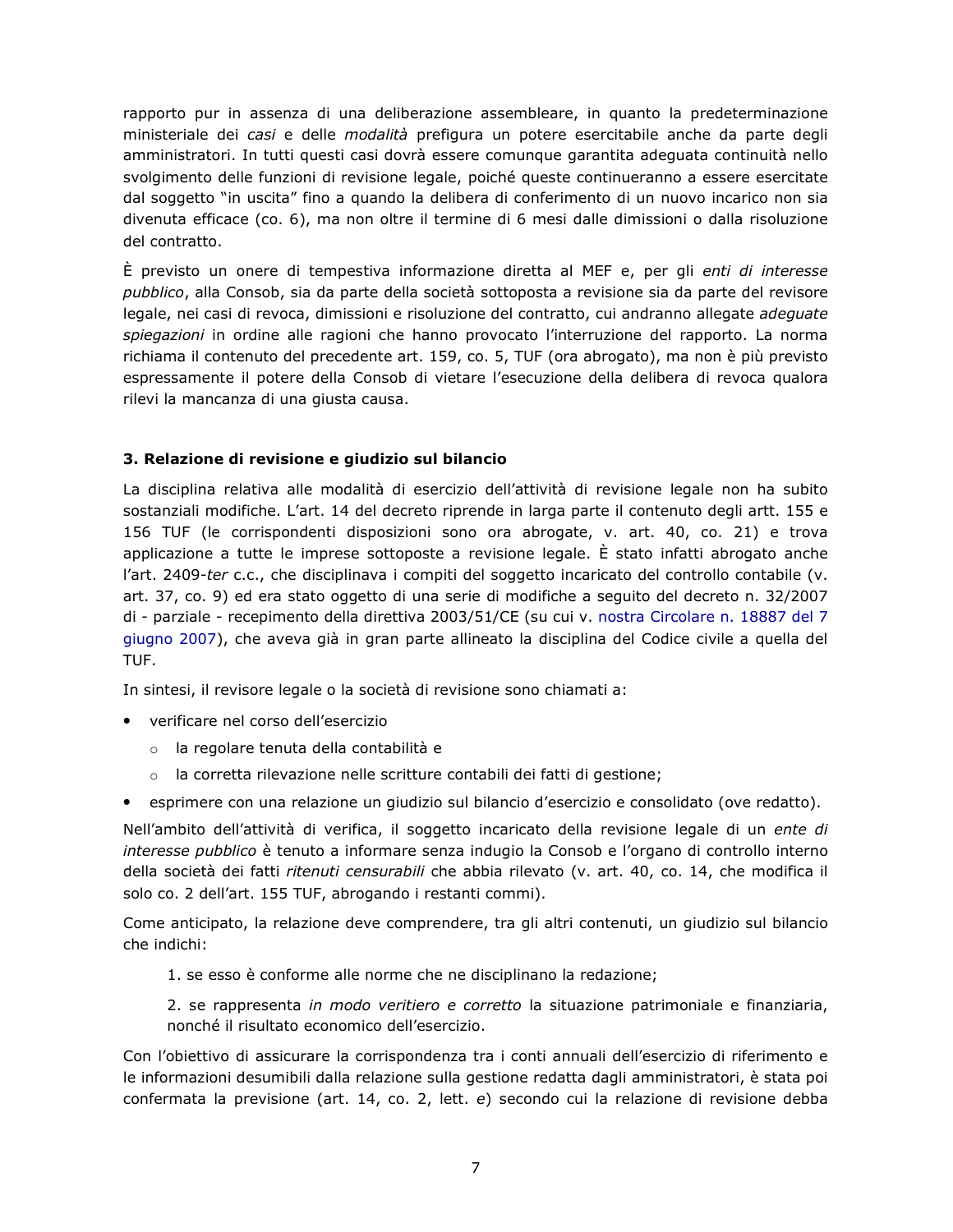contenere anche un giudizio in merito alla coerenza della relazione sulla gestione con il bilancio d'esercizio o consolidato.

Allo stesso modo, si continua a prevedere (co. 3) che qualora il revisore esprima un giudizio sul bilancio con rilievi, un giudizio negativo o rilasci una dichiarazione di impossibilità di esprimere un giudizio, la relazione debba illustrare analiticamente i motivi della decisione. In questi casi, inoltre, così come in presenza di richiami d'informativa contenuti nella relazione in merito a *dubbi significativi sulla continuità aziendale*, il soggetto incaricato della revisione legale di un ente di interesse pubblico è tenuto a informare tempestivamente la Consob (v. art. 40, co. 15, che modifica il solo co. 4 dell'art. 156 TUF, abrogando i restanti commi).

L'art. 14, co. 6, regola i rapporti tra il soggetto incaricato della revisione legale e gli amministratori della società che vi è sottoposta, prevedendo il potere/dovere per il primo di ottenere documenti e notizie utili all'attività di revisione legale e di procedere ad accertamenti, controlli ed esame di atti e documenti. Per gli enti di interesse pubblico la norma va coordinata con l'art. 10, co. 1-bis, TUF (introdotto dal d.lgs. n. 164/2007, di recepimento della direttiva 2004/39/CE, cd. MIFID), che riconosce alla Consob il potere di richiedere al soggetto incaricato della revisione legale di procedere a verifiche ispettive (le relative spese sono poste a carico del soggetto ispezionato).

Sempre nel co. 6 si afferma poi il principio secondo cui il soggetto incaricato della revisione legale del bilancio consolidato è interamente responsabile dell'espressione del relativo giudizio. A tal fine, viene poi disciplinato il rapporto tra questo soggetto e gli incaricati della revisione legale delle società controllate: si prevedono flussi informativi e la facoltà di chiedere ai revisori e agli amministratori delle controllate documenti e notizie utili alla revisione, nonché di procedere direttamente ad accertamenti, controlli ed esame di atti e documenti presso tali società.

Il tema della responsabilità per la revisione del bilancio consolidato era disciplinato dall'art. 165, co. 1-bis, TUF, ora abrogato dal decreto (v. art. 40, co. 21), che individuava nella società di revisione della capogruppo quotata il soggetto responsabile per la revisione del consolidato. In parte, il contenuto di quella norma è stato "recuperato" nell'art. 14, co. 6, appena esaminato, per quanto attiene ai rapporti tra i soggetti incaricati della revisione legale delle diverse società incluse nell'area di consolidamento. Queste disposizioni vanno però coordinate con il nuovo art. 41 del d.lgs. n. 127/1991, modificato anch'esso dal decreto (v. art. 38, co. 2). Vi si afferma anzitutto il principio secondo cui anche il bilancio consolidato è sottoposto a revisione legale, ma soprattutto che tale ultima attività è demandata al soggetto incaricato della revisione del bilancio di esercizio della società che redige il consolidato, vale a dire della controllante, sia essa o meno una SpA (può trattarsi anche di una Srl o di una SapA, v. artt. 25 e ss. del d.lgs. n. 127/1991), a prescindere dal fatto che sia quotata. Questo soggetto, alla luce della richiamata disposizione contenuta nell'art. 14, co. 6, sarà quindi interamente responsabile del giudizio sul bilancio consolidato.

Infine, si segnala la norma di coordinamento di cui all'art. 14, co. 5, che fa salvi i termini e le modalità di deposito e pubblicazione previsti dagli attuali artt. 2429 e 2435 c.c., nonché dall'art. 154-ter TUF.

## 4. Revisione legale nelle società a responsabilità limitata

Il riassetto della disciplina della revisione legale ha comportato alcune modifiche anche in tema di Srl, in particolare all'art. 2477 c.c. (art. 38, co. 26, del decreto). Viene anzitutto confermato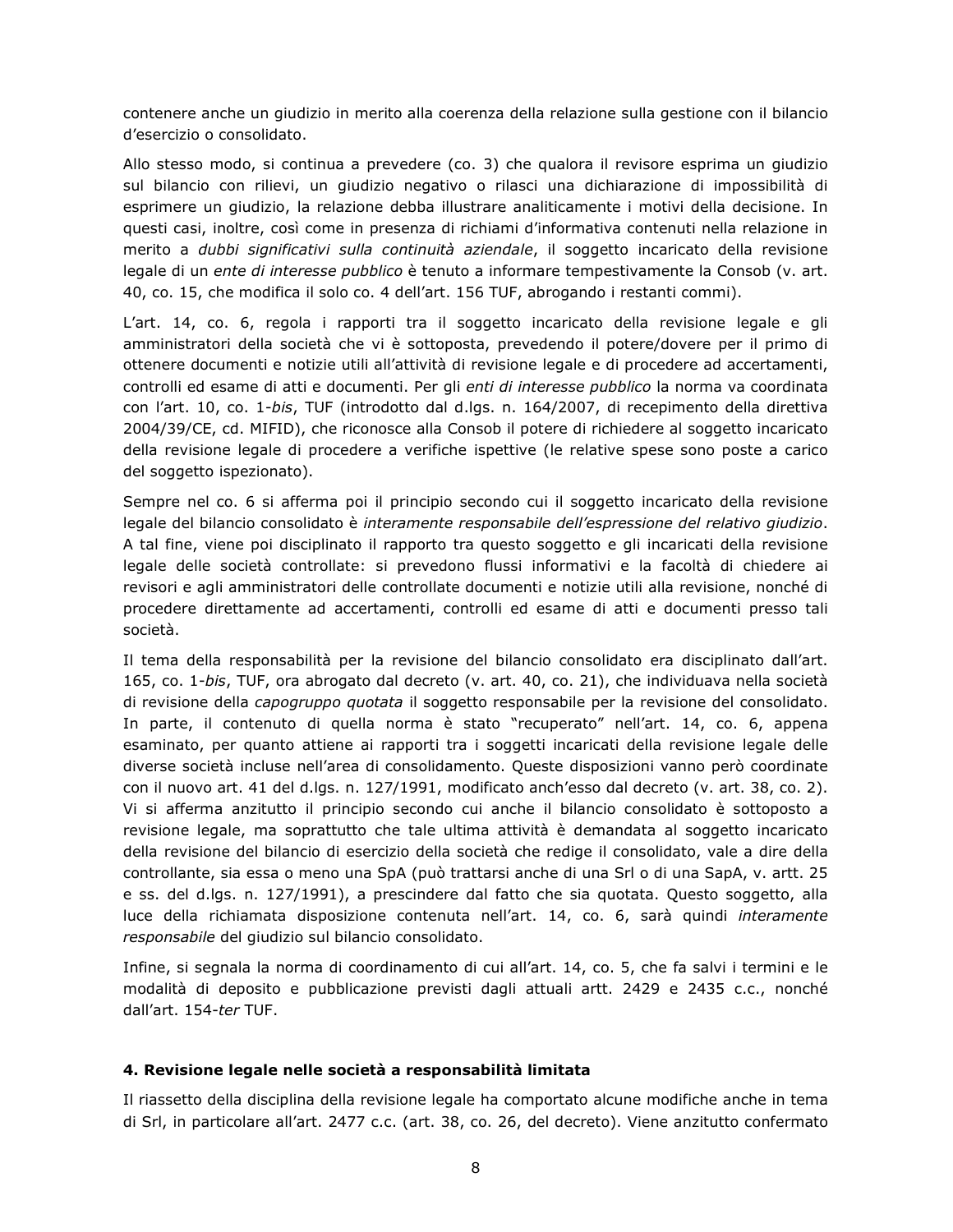il principio generale dell'autonomia statutaria in merito alla scelta di nominare o meno il collegio sindacale o il revisore.

Sono però ampliate le ipotesi di nomina obbligatoria del collegio sindacale nelle Srl, al quale, salvo diversa disposizione dell'atto costitutivo, spetta il compito di esercitare la revisione legale. Infatti, prima del 7 aprile 2010 le Srl erano obbligate a nominare il collegio sindacale solo nei casi di:

1. capitale sociale almeno pari a quello di una SpA (120.000 euro);

2. superamento, per due esercizi consecutivi, dei parametri per la redazione del bilancio in forma abbreviata (ex art. 2435-bis c.c.).

Per effetto delle nuove disposizioni, la nomina diviene obbligatoria anche nelle ipotesi in cui la Srl:

3. controlli una società obbligata alla revisione legale dei conti (ad es. una SpA);

4. sia tenuta a redigere il bilancio consolidato.

In questi casi trovano applicazione le norme previste dal decreto in materia di revisione legale delle SpA non quotate (rectius: diverse dagli enti di interesse pubblico).

Non sono state invece introdotte le ulteriori fattispecie, proposte nel corso dei lavori preparatori, di nomina obbligatoria del collegio sindacale anche per le Srl che:

5. facciano ricorso a finanziamenti pubblici superiori a un certo ammontare;

6. presentino una situazione di squilibrio patrimoniale in presenza di un determinato rapporto tra indebitamento e patrimonio netto.

La norma è immediatamente efficace, per cui le assemblee di bilancio successive al 7 aprile 2010 delle Srl che redigano il bilancio consolidato o controllino (la nozione di controllo va letta alla luce dell'art. 2359 c.c.) una società obbligata alla revisione legale dovranno provvedere alla nomina del collegio sindacale. Il nuovo art. 2477 c.c. precisa inoltre che le assemblee di bilancio in cui si attesti il superamento dei limiti per la redazione dell'abbreviato o la presenza di un capitale sociale non inferiore a quello di una SpA debbano provvedere, entro trenta giorni, alla nomina del collegio sindacale e che, in caso contrario, vi provveda il tribunale su richiesta di qualsiasi soggetto interessato. Non sembra che l'intervento del tribunale sia ipotizzabile anche nelle "nuove" ipotesi di nomina obbligatoria, in quanto la norma richiama espressamente il superamento di limiti e dovrebbe, pertanto, riferirsi ai soli ai casi di capitale sociale della Srl almeno pari a quello delle SpA e/o di sforamento dei limiti per beneficiare del bilancio in forma abbreviata.

## 5. Disposizioni speciali per gli enti di interesse pubblico

Come anticipato, gli artt. 16-19 del decreto contengono disposizioni speciali dedicate agli enti di interesse pubblico, tra cui sono ricomprese le società quotate (ai sensi dell'art. 16, co. 1, lett. a), le società italiane emittenti valori mobiliari ammessi alla negoziazione su mercati regolamentati italiani e dell'Unione europea o che abbiano richiesto tale ammissione alla negoziazione), le società con titoli diffusi e gli intermediari finanziari ex art. 107 del Testo Unico Bancario. Alcune di queste disposizioni sono state commentate nei precedenti paragrafi, di seguito si evidenziano ulteriori aspetti.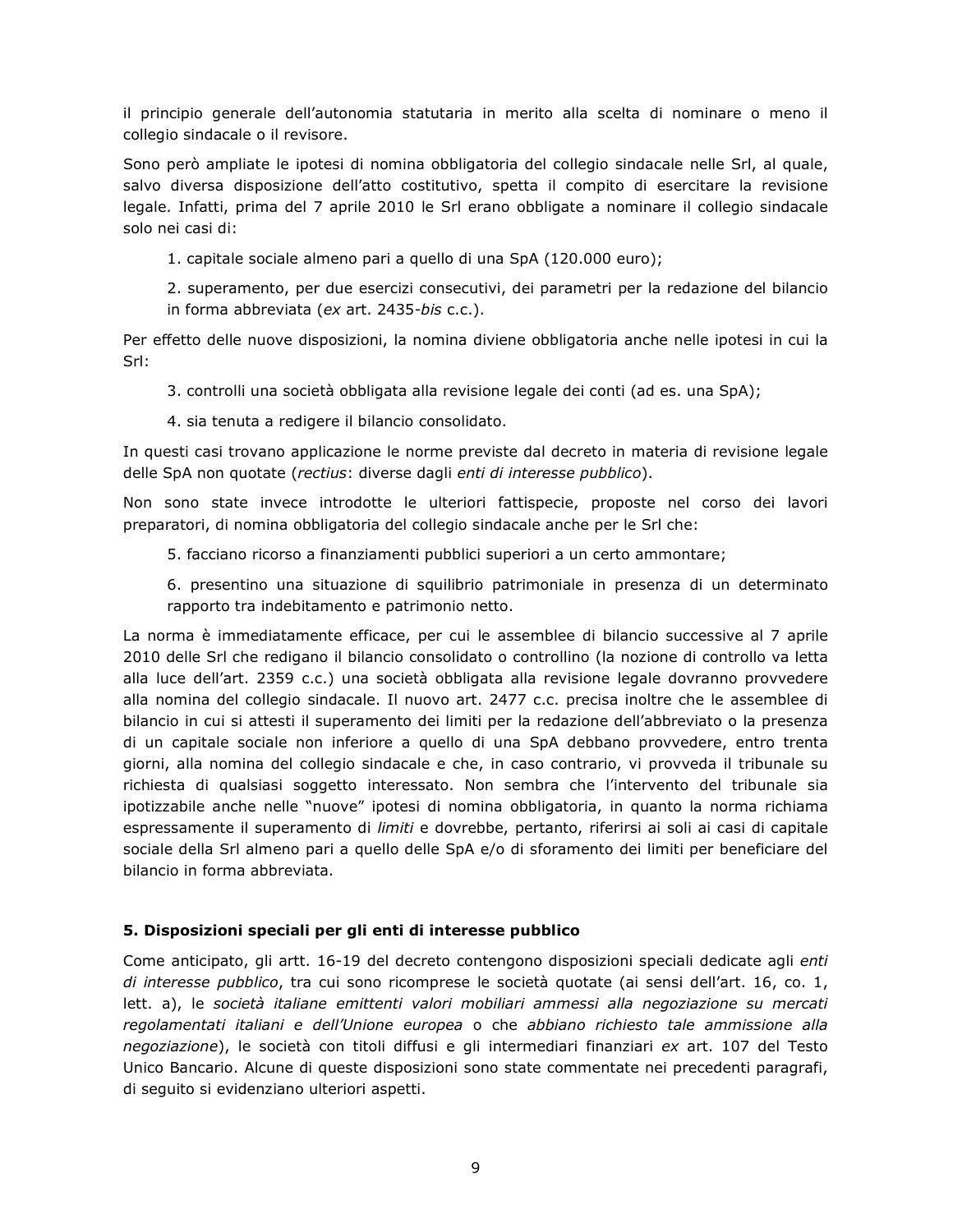Anzitutto, si ribadisce che negli enti di interesse pubblico e nelle società da questi controllate, controllanti e sottoposte a comune controllo la revisione legale non può essere affidata al collegio sindacale (art. 16, co. 2).

Tuttavia, spetterà alla Consob, d'intesa con Banca d'Italia e ISVAP, individuare con regolamento le ipotesi di società controllate o "sorelle" che non rivestono significativa rilevanza nell'ambito del gruppo e per le quali, pertanto, sia ammessa la possibilità di affidare i compiti di revisione legale al collegio sindacale (co. 3). Sono le ipotesi attualmente disciplinate dagli artt. 151 e 151-bis del RE, che dettano i criteri di esenzione dalla disciplina - ora in gran parte abrogata - del TUF in materia di revisione contabile per le società controllate da una quotata, o sottoposte a comune controllo con questa, prive di significativa rilevanza. Per effetto della disciplina transitoria di cui all'art. 43, co. 2, del decreto, secondo cui le disposizioni emanate dalla Consob sulla base delle norme abrogate o sostituite dal decreto continuano ad applicarsi fino all'entrata in vigore dei nuovi regolamenti Consob attuativi dello stesso, i criteri di esenzione ex artt. 151 e 151-bis RE sono tuttora efficaci. Pertanto, fino al successivo intervento della Commissione, sono le norme del RE che consentono di individuare le società controllate o "sorelle" di una quotata che beneficiano dell'esenzione dalla disciplina del TUF e in cui è ammessa, di conseguenza, la possibilità di affidare al collegio sindacale il compito di effettuare la revisione legale.

Sempre con regolamento Consob, d'intesa con Banca d'Italia e ISVAP, verranno inoltre individuate le società controllanti, controllate e "sorelle" di una quotata che, per ragioni di interesse pubblico all'accuratezza e all'affidabilità dell'informativa finanziaria, sono qualificate enti di interesse pubblico (co. 4). L'obiettivo è, in questo caso, selezionare specifiche ipotesi di società che, pur non essendo quotate, per il tipo di attività svolta o per i particolari legami intrattenuti con le altre società del gruppo, siano in grado di influenzare in modo rilevante la situazione economica, patrimoniale e finanziaria del gruppo stesso. A queste società si applicheranno tutte le disposizioni speciali previste dal decreto per gli enti di interesse pubblico e non solo il divieto di affidare al collegio sindacale i compiti di revisione legale. Peraltro, si prevede anche (co. 5) che la stessa Consob possa esentare le società del gruppo qualificate come enti di interesse pubblico dall'obbligo di osservare una o più disposizioni speciali del decreto dedicate proprio a questa tipologia di società.

Quanto al tema dell'indipendenza (art. 17), sono stati già esaminati i profili relativi alla durata dell'incarico e al potere della Consob di individuare con regolamento le situazioni "a rischio" per il revisore legale, per la società di revisione e per il responsabile della revisione di un ente di interesse pubblico. Viene inoltre confermata l'impostazione adottata dall'art. 160 del TUF (abrogato dall'art. 40, co. 21, del decreto) a seguito della riforma del risparmio, con la previsione di una serie di divieti diretti a garantire che la revisione legale sia svolta secondo criteri di obiettività e indipendenza, assistiti, in caso di violazione, da sanzioni amministrative pecuniarie irrogabili da parte della Consob.

Infatti, l'art. 17, co. 3 elenca una serie di attività e servizi che il revisore legale, la società di revisione e le entità della rete, così come i soci, i dipendenti e gli esponenti aziendali di questi soggetti, non possono prestare in favore dell'ente di interesse pubblico che ha conferito il relativo incarico, delle società da questo controllate, controllanti e sottoposte a comune controllo. Il co. 4 conferma che l'incarico di responsabile della revisione non può essere esercitato da una stessa persona per un periodo superiore ai 7 esercizi (erano 6 nell'art. 160, co. 1-quater, TUF) e questo soggetto non può nuovamente assumere tale incarico se non siano trascorsi almeno 2 anni (erano 3) dalla cessazione del precedente.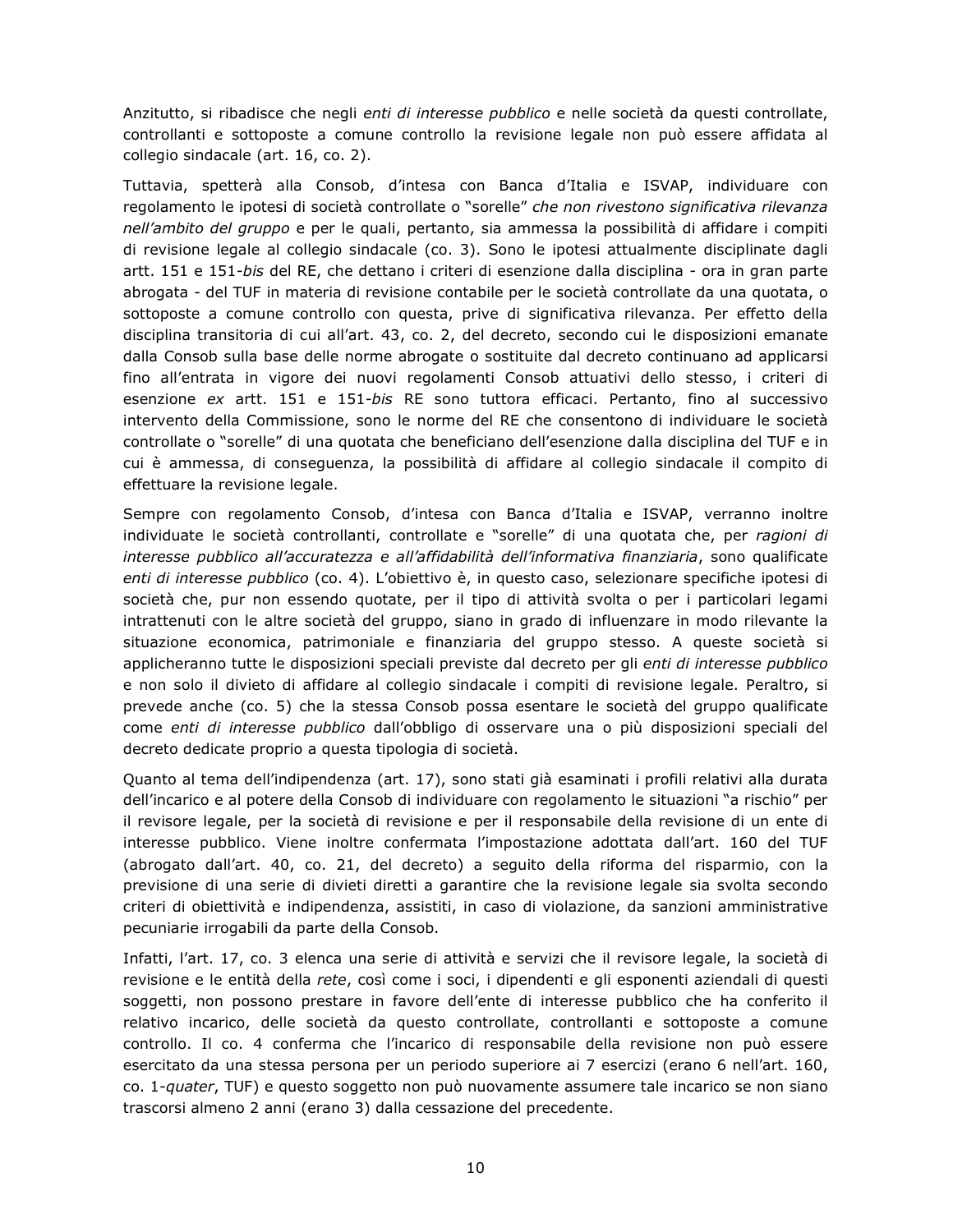In merito alle ipotesi di incompatibilità "soggettiva" (co. 5 e 6), coloro che hanno preso parte con funzioni di direzione e supervisione alla revisione legale (compresi, ovviamente, il revisore legale e il responsabile per conto di una società di revisione) non possono assumere incarichi di vertice nella società che ha conferito l'incarico, né tantomeno prestare, in favore di questa, attività di lavoro autonomo o subordinato che comportino lo svolgimento di funzioni dirigenziali di rilievo, prima che sia decorso un biennio (era un triennio nell'art. 160, co. 1-quinquies, TUF) dalla conclusione dell'incarico o dalla cessazione dal ruolo di soci, amministratori o dipendenti della società di revisione. A differenza di quanto previsto in precedenza dal TUF, non sono espressamente vietati gli incarichi o le attività lavorative presso le società controllanti o controllate dall'ente di interesse pubblico. Inoltre, coloro che siano stati amministratori, componenti degli organi di controllo, direttori generali o dirigenti preposti di un ente di interesse pubblico non possono svolgere funzioni di revisione legale dei bilanci dell'ente stesso o delle società da questo controllate o controllanti, prima che sia decorso un biennio dalla cessazione degli incarichi o dei rapporti di lavoro (era un triennio nell'art. 160, co. 1-sexies, TUF, ed era inclusa nel divieto anche la revisione presso società collegate).

Con l'obiettivo di rafforzare i presidi di indipendenza del revisore legale, vengono poi (art. 17, co. 9) formalizzati gli scambi informativi tra revisore legale (o società di revisione) e organo di controllo interno della società che conferisce l'incarico. Infatti, annualmente il revisore dovrà confermare per iscritto all'organo di controllo la propria indipendenza, comunicando gli eventuali servizi diversi dalla revisione forniti all'ente di interesse pubblico, anche se prestati da una delle entità della rete cui appartiene. Inoltre, si prevede che il revisore discuta con l'organo di controllo in merito ai rischi per la propria indipendenza, nonché delle misure adottate per limitare tali rischi. Si tratta, pertanto, di un flusso informativo su base non solo periodica, ma anche continua, e, in quest'ultimo caso, è lecito ritenere che l'organo di controllo interno possa attivarlo ogni volta che ritenga necessario un confronto con il revisore su aspetti inerenti all'indipendenza, nell'ambito del più generale potere/dovere di vigilanza che gli è riconosciuto dall'art. 19.

A quest'ultimo riguardo, va infatti evidenziato che il recepimento della direttiva ha comportato anche l'individuazione negli enti di interesse pubblico di un apposito comitato per il controllo interno e la revisione contabile (art. 19), che il decreto identifica con l'organo di controllo interno dell'ente stesso. A questo comitato è attribuito il compito di vigilare su una serie di aspetti che attengono al sistema dei controlli interni ed esterni per gli enti di interesse pubblico, in particolare in merito a:

- processo di informativa finanziaria;
- · efficacia dei sistemi di controllo interno, di revisione interna, se applicabile, e di gestione del rischio;
- revisione legale dei conti annuali e consolidati;
- indipendenza del revisore legale o della società di revisione, soprattutto con riferimento all'eventuale prestazione di servizi diversi e ulteriori rispetto al controllo dei conti in favore dell'ente che conferisce l'incarico.

Per rafforzare le prerogative del comitato si prevede inoltre che il revisore sottoponga a questo organo una relazione sulle *questioni fondamentali emerse in sede di revisione legale*, specie per quanto riguarda le carenze rilevate nel sistema di controllo interno, che abbiano dei riflessi sul processo di informativa finanziaria. Si tratterà, evidentemente, di una relazione trasmessa su base annuale all'organo di controllo interno, destinata a diventare per quest'ultimo un necessario termine di confronto ai fini della relazione sull'attività svolta e sui fatti censurabili rilevati (ex art. 153 TUF) che tale organo è chiamato, a sua volta, a redigere per l'assemblea